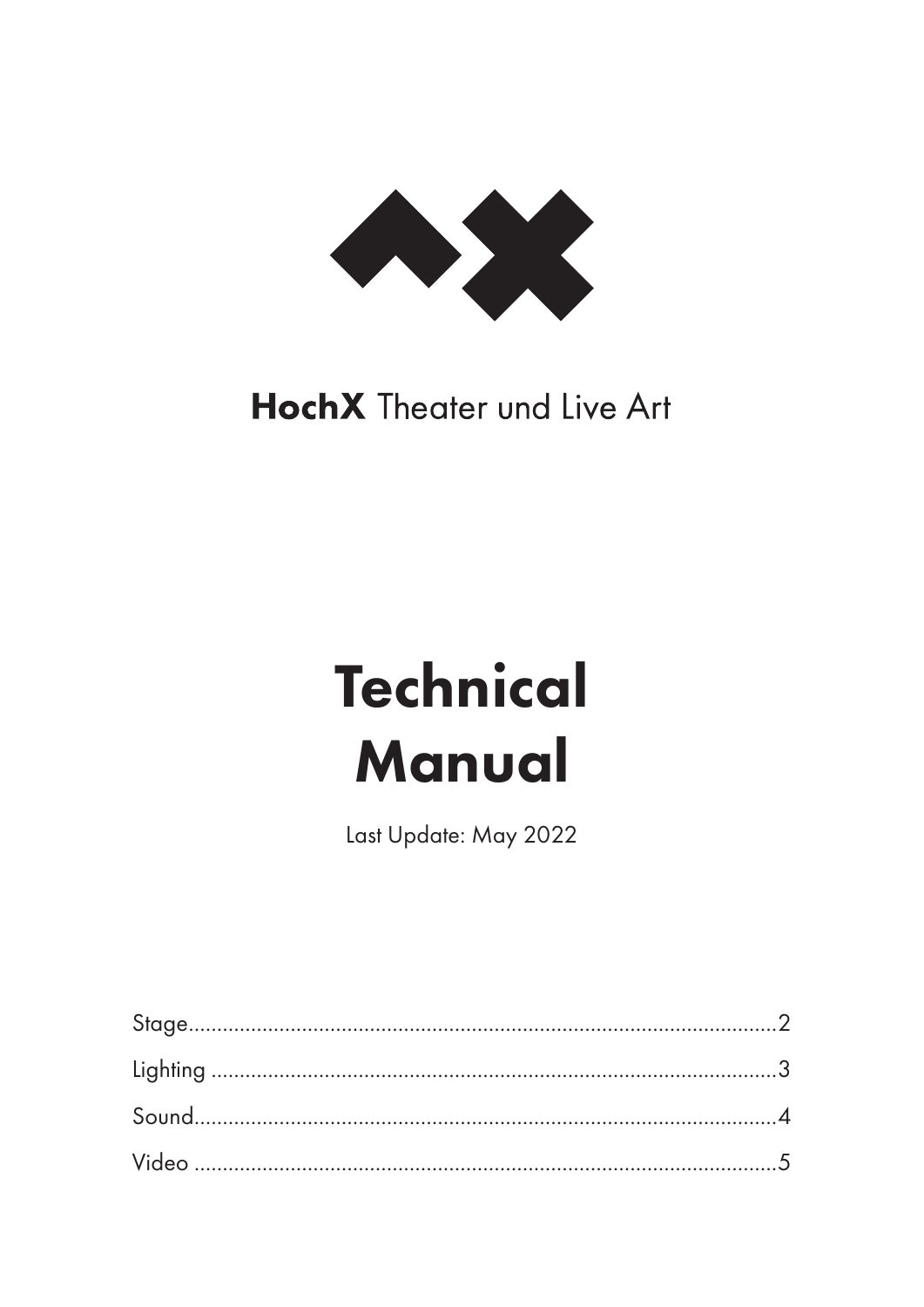## Bühne

#### Standard/Fourth Wall stage

10,80m wide, 9,20m deep, 4,30m high (clearance) proscenium: 6,30m wide max. 145 visitors

#### Parkettbühne/gedrehte Variante

10,60m wide, ca. 9m deep, 5,75m clearance height (ca. 3,5m under balcony) The audience is seated partially in and mostly behind the proscenium arches max. 120 visitors

#### **Curtains**

|   | several backdrops, black velvet                                         |
|---|-------------------------------------------------------------------------|
|   | leg curtains 2m wide, black velvet                                      |
| 2 | border curtains 70cm wide, black velvet                                 |
|   | border curtains 110cm wide, black velvet                                |
|   | border curtain 150 cm wide, black velvet                                |
|   | panoramic, front and rear projection screens etc., cf: Video            |
|   | dance flooring black and white                                          |
|   | moveable trusses above auditorium                                       |
|   | lifting weight ca. 200kg, D8+/, trusses not moveable during performance |
|   | various pipes and 2 point trusses, black                                |
|   | sufficient hanging devices                                              |
|   | pedestals and bases upon request                                        |
|   | lighting towers and tripods: cf. lighting                               |
|   |                                                                         |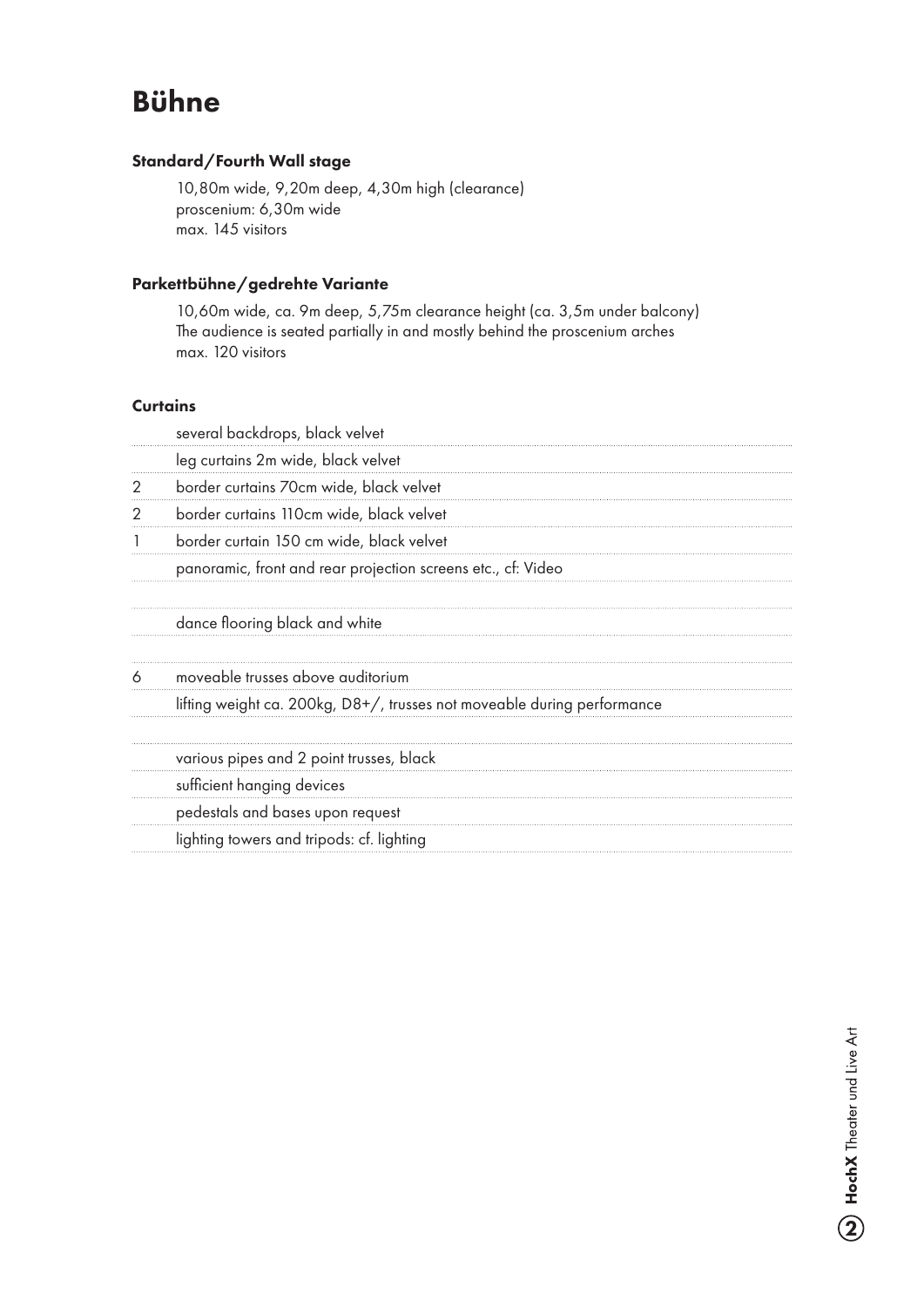## **Lighting**

| 72 |  | dimmer channels 2kW |  |
|----|--|---------------------|--|
|----|--|---------------------|--|

1 lighting control console etc Ion, with fader wing

#### PAR spotlights

26 Par 64 Longnose, CP 60/61/62

10 Chauvet Ovation P-56 FC LED

#### lens spotlights

- 8 Chauvet Ovation F 915 VW LED, incl. barndoor
- 12 1 kW Fresnel, incl. barndoor, ADB F101
- 4 2 kW Fresnel, incl. barndoor, ADB F201
- 2 2 kW Fresnel, incl. barndoor, Rank Strand Castor PO
- 22 1,2 kW PC, incl. barndoor, Strand Cantata

#### profilers

- 12 etc Source4 led series 2 Lustre, 25° 50°
- 12 etc Source 4 36°, 575 W
- 12 etc Source 4 50°, 750 W
- 4 1,2 kW Altmann Zoom 12°-40°
- 2 2 kW Altmann Zoom 12°-40°

#### floodlights

|    | 4 CODA floor lights, 4x 500w                          |
|----|-------------------------------------------------------|
| 10 | floodlights symmetrical, ADB LF 1000, incl. barndoors |

6 floodlights asymmetrical ADB HF 1000, incl. barndoors

8 Cameo PIXBAR DTW PRO, floor ramp lights 90cm wide, variable white

various small lights and previous stock upon request

#### Light stands

- 8 lighting towers 2m
- 4 Manfrotto floor stands /tripods up to 3,25m
- many various floor stands / tripods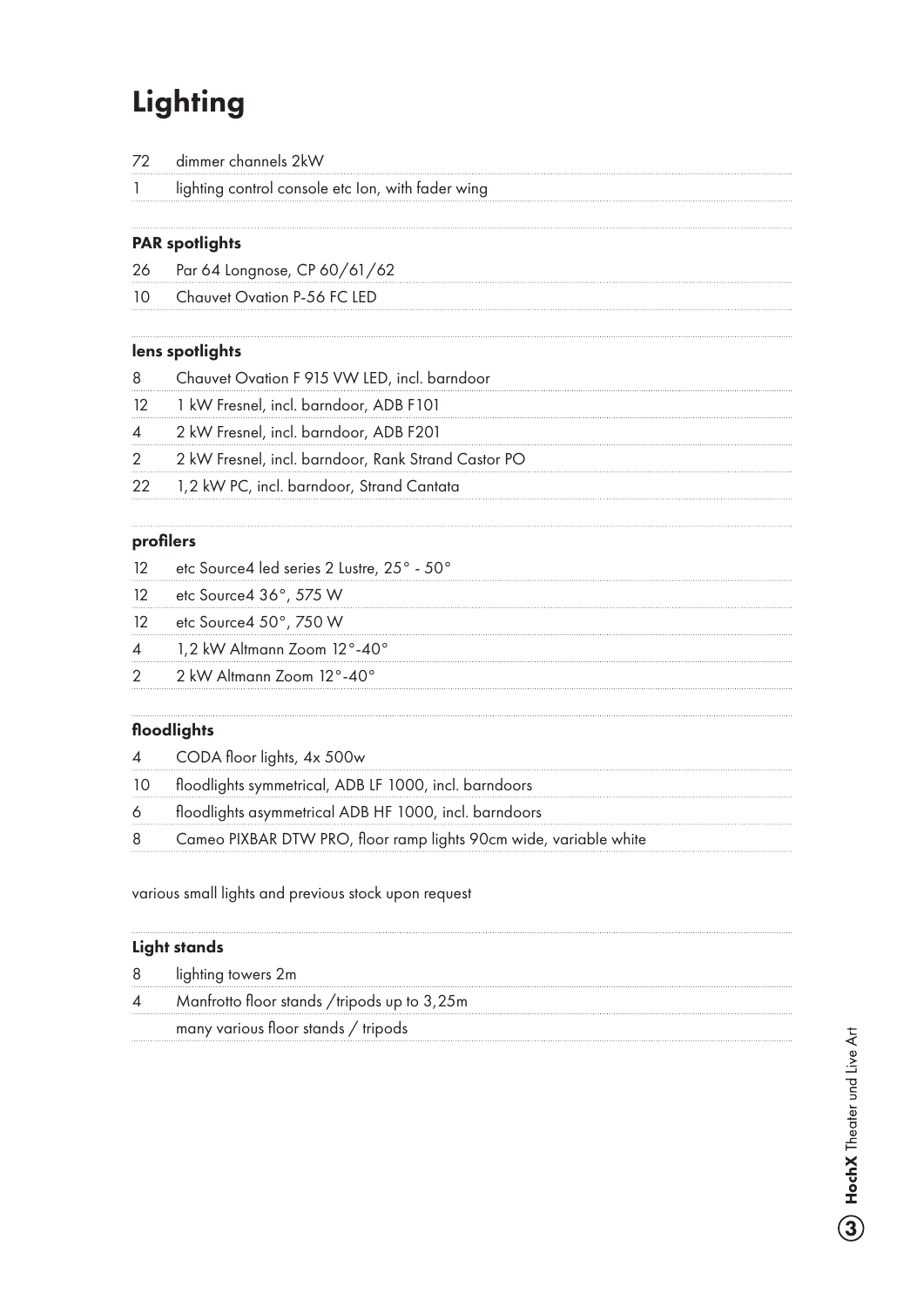## Sound

#### Sound boards

| Allen & Heath QU-24 digital mixing board 24-24-8 |  |  |
|--------------------------------------------------|--|--|
| with digital stagebox (proscenium)               |  |  |

- Mackie ProFX10v3 analogue mixing board
- 1 Mackie 402 VLZ4 analogue mixing board
- Behringer Xenyx X2442 USB analogue mixing board (Foyer)

#### Basic setup – passive

- TW Audio M8 run with Powersoft M50Q
- TW Audio M12 run with Powersoft M50Q
- TW Audio B15P run with Crest Audio LA 1201

#### Flexible components and Foyer – active

- HK Audio PREMIUM PR:O 112 XD2
- Axys Satelite U-14
- Axys Subwoofer UB-25

#### DI - units and 1:1 transmitters

2 each Radial USB Pro, BSS AR-133, Palmer PAN-01, PAN-04, PLI-05

#### Microphones

|               | AKG/Crown PCC 160                        | boundary/pressure zone    | supercardioid                                                                       |
|---------------|------------------------------------------|---------------------------|-------------------------------------------------------------------------------------|
|               | AKG CBL 99                               | boundary/pressure zone    | omnidirectional                                                                     |
| 2             | Behringer C2                             | small diaphragm condenser | cardioid                                                                            |
| 4             | Neumann KM 184                           | small diaphragm condenser | cardioid                                                                            |
| 2             | Sennheiser e 604                         | dynamic                   | cardioid                                                                            |
|               | Sennheiser e 901                         | boundary/pressure zone    | semi-cardioid                                                                       |
|               | Sennheiser e 902                         | dynamic                   | cardioid                                                                            |
|               | Sennheiser e 912                         | boundary/pressure zone    | semi-cardioid                                                                       |
| $\mathcal{P}$ | Sennheiser ME 64 - K6P                   | small diaphragm condenser | cardioid                                                                            |
|               | Shure SM58                               | dynamic                   | cardioid                                                                            |
| 3             | Shure SM57                               | dynamic                   | cardioid                                                                            |
| 3             | Shure QLXD4 wireless receiver with each: |                           | Shure QLXD2/SM58 handheld transmitter<br>Shure QLXD1 portable transmitter (w/o mic) |

#### Microphone Stands

- Microphone stands tall with boom arm (tripod) Microphone stands small with boom arm (tripod) Mic stands tall (round base) table stands gooseneck 20cm
- speaker stands 1,1m 1,8m